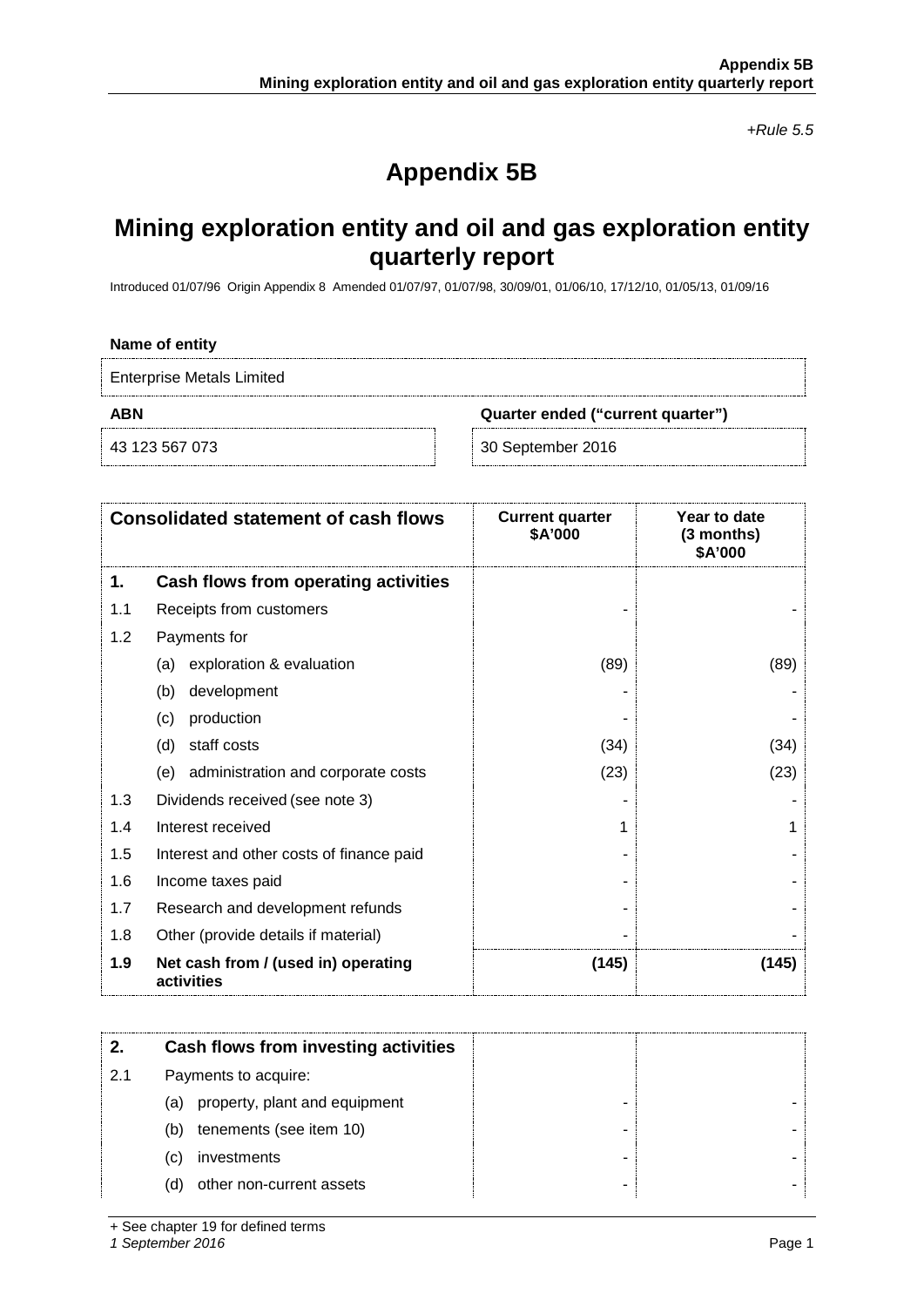## **Appendix 5B Mining exploration entity and oil and gas exploration entity quarterly report**

| <b>Consolidated statement of cash flows</b> |                                                   | <b>Current quarter</b><br><b>\$A'000</b> | Year to date<br>(3 months)<br>\$A'000 |
|---------------------------------------------|---------------------------------------------------|------------------------------------------|---------------------------------------|
| $2.2^{\circ}$                               | Proceeds from the disposal of:                    |                                          |                                       |
|                                             | property, plant and equipment<br>(a)              |                                          |                                       |
|                                             | tenements (see item 10)<br>(b)                    |                                          |                                       |
|                                             | investments<br>(c)                                | 180                                      | 180.                                  |
|                                             | other non-current assets<br>(d)                   |                                          |                                       |
| 2.3                                         | Cash flows from loans to other entities           |                                          |                                       |
| 2.4                                         | Dividends received (see note 3)                   |                                          |                                       |
| 2.5                                         | Other (provide details if material)               |                                          |                                       |
| 2.6                                         | Net cash from / (used in) investing<br>activities | 180                                      | 180                                   |

| 3.   | Cash flows from financing activities                                           |  |
|------|--------------------------------------------------------------------------------|--|
| 3.1  | Proceeds from issues of shares                                                 |  |
| 3.2  | Proceeds from issue of convertible notes                                       |  |
| 3.3  | Proceeds from exercise of share options                                        |  |
| 3.4  | Transaction costs related to issues of<br>shares, convertible notes or options |  |
| 3.5  | Proceeds from borrowings                                                       |  |
| 3.6  | Repayment of borrowings                                                        |  |
| 3.7  | Transaction costs related to loans and<br>borrowings                           |  |
| 3.8  | Dividends paid                                                                 |  |
| 3.9  | Other (provide details if material)                                            |  |
| 3.10 | Net cash from / (used in) financing<br>activities                              |  |

| 4.  | Net increase / (decrease) in cash and<br>cash equivalents for the period |       |      |
|-----|--------------------------------------------------------------------------|-------|------|
| 4.1 | Cash and cash equivalents at beginning of<br>period                      | 281   | 281  |
| 4.2 | Net cash from / (used in) operating<br>activities (item 1.9 above)       | (145) | 145) |
| 4.3 | Net cash from / (used in) investing activities<br>item 2.6 above)        | 180   | 180  |
| 4.4 | Net cash from / (used in) financing activities<br>(item 3.10 above)      |       |      |
| 4.5 | Effect of movement in exchange rates on<br>cash held                     |       |      |
| 4.6 | Cash and cash equivalents at end of<br>period                            | 316   | 316  |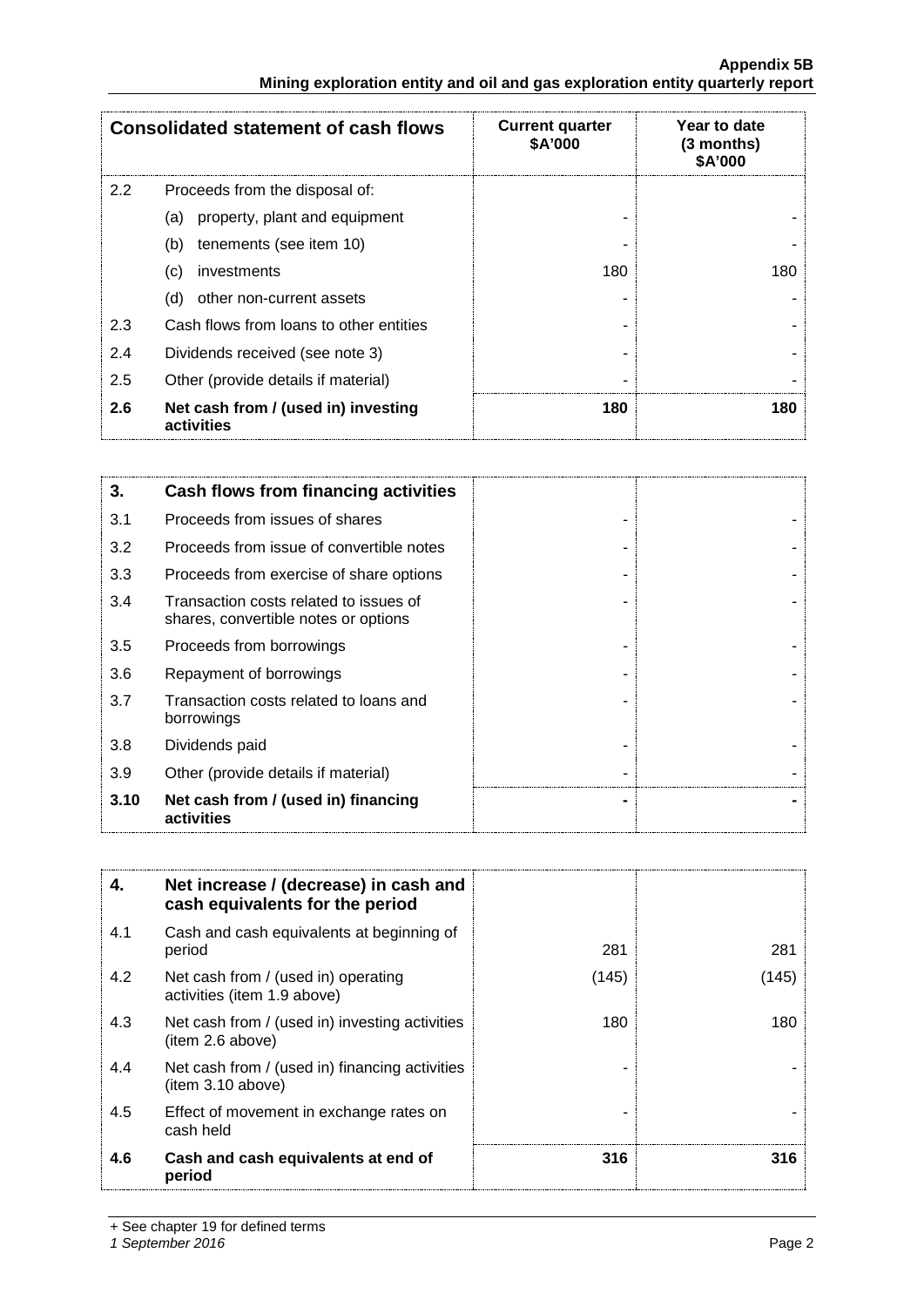| 5.  | Reconciliation of cash and cash<br>equivalents<br>at the end of the quarter (as shown in the<br>consolidated statement of cash flows) to the<br>related items in the accounts | <b>Current quarter</b><br>\$A'000 | <b>Previous quarter</b><br>\$A'000 |
|-----|-------------------------------------------------------------------------------------------------------------------------------------------------------------------------------|-----------------------------------|------------------------------------|
| 5.1 | Bank balances                                                                                                                                                                 | 316                               | 281                                |
| 5.2 | Call deposits                                                                                                                                                                 |                                   |                                    |
| 5.3 | <b>Bank overdrafts</b>                                                                                                                                                        |                                   |                                    |
| 5.4 | Other (provide details)                                                                                                                                                       |                                   |                                    |
| 5.5 | Cash and cash equivalents at end of<br>quarter (should equal item 4.6 above)                                                                                                  | 316                               | 281                                |
|     | Shares held in ASX Listed Companies -<br>share value at 30 September 2016                                                                                                     | 1,168                             | 1,065                              |
|     | Total Cash and liquid securities at the<br>end of the Quarter                                                                                                                 | 1,484                             | 1,346                              |

## **6.** Payments to directors of the entity and their associates Current quarter

- 6.1 Aggregate amount of payments to these parties included in item 1.2
- 6.2 Aggregate amount of cash flow from loans to these parties included in item 2.3
- 6.3 Include below any explanation necessary to understand the transactions included in items 6.1 and 6.2

Fees paid to Directors for Director and Consulting Fees

## **7. Payments to related entities of the entity and their associates**

- 7.1 Aggregate amount of payments to these parties included in item 1.2
- 7.2 Aggregate amount of cash flow from loans to these parties included in item 2.3
- 7.3 Include below any explanation necessary to understand the transactions included in items 7.1 and 7.2

N/a

|  | + See chapter 19 for defined terms |  |  |
|--|------------------------------------|--|--|
|  |                                    |  |  |

## *1 September 2016* Page 3

| Gurrent quarter<br><b>\$A'000</b> |    |
|-----------------------------------|----|
|                                   | 10 |
|                                   |    |
| in inoludod in                    |    |

÷

| <b>Current quarter</b><br><b>\$A'000</b> |  |
|------------------------------------------|--|
|                                          |  |
|                                          |  |
| the contract of the contract of the      |  |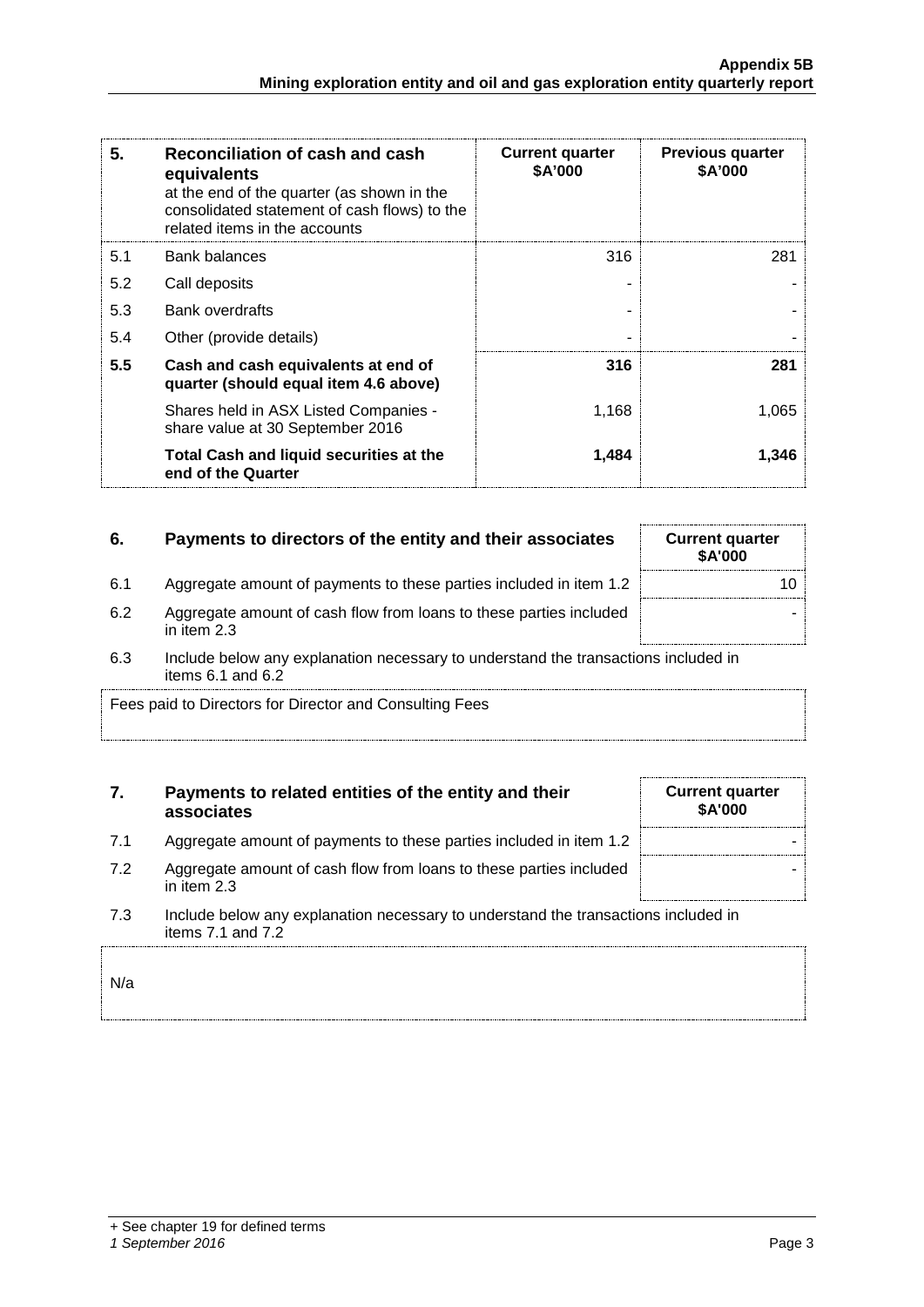| 8.  | <b>Financing facilities available</b><br>Add notes as necessary for an<br>understanding of the position                                                                                                                                                                                      | <b>Total facility amount</b><br>at quarter end<br>\$A'000 | Amount drawn at<br>quarter end<br>\$A'000 |
|-----|----------------------------------------------------------------------------------------------------------------------------------------------------------------------------------------------------------------------------------------------------------------------------------------------|-----------------------------------------------------------|-------------------------------------------|
| 8.1 | Loan facilities                                                                                                                                                                                                                                                                              |                                                           |                                           |
| 8.2 | Credit standby arrangements                                                                                                                                                                                                                                                                  | -                                                         |                                           |
| 8.3 | Other (please specify)                                                                                                                                                                                                                                                                       | -                                                         |                                           |
| 8.4 | Include below a description of each facility above, including the lender, interest rate and<br>whether it is secured or unsecured. If any additional facilities have been entered into or are<br>proposed to be entered into after quarter end, include details of those facilities as well. |                                                           |                                           |

N/a

| 9   | <b>Estimated cash outflows for next quarter</b> | \$A'000 |
|-----|-------------------------------------------------|---------|
| 9.1 | Exploration and evaluation                      |         |
| 9.2 | Development                                     |         |
| 9.3 | Production                                      |         |
| 9.4 | Staff costs                                     |         |
| 9.5 | Administration and corporate costs              |         |
| 9.6 | Other (provide details if material)             |         |
| 9.7 | <b>Total estimated cash outflows</b>            |         |

| 10.  | <b>Changes in</b><br>tenements<br>(items $2.1(b)$ and<br>$2.2(b)$ above)                          | Tenement<br>reference and<br><b>location</b>                                                 | Nature of<br>interest                                                   | Interest at<br>beginning<br>of quarter | <b>Interest</b><br>at end<br>οf<br>quarter |
|------|---------------------------------------------------------------------------------------------------|----------------------------------------------------------------------------------------------|-------------------------------------------------------------------------|----------------------------------------|--------------------------------------------|
| 10.1 | Interests in mining<br>tenements and<br>petroleum tenements<br>lapsed, relinquished<br>or reduced | E51/1079 Doolgunna<br>E37/927 Darlot<br>E37/947 Darlot<br>E37/1112 Darlot<br>E37/1185 Darlot | Surrendered<br>Surrendered<br>Surrendered<br>Surrendered<br>Surrendered | 100%<br>100%<br>100%<br>100%<br>100%   | 0%<br>0%<br>0%<br>0%<br>0%                 |
| 10.2 | Interests in mining<br>tenements and<br>petroleum tenements<br>acquired or increased              |                                                                                              |                                                                         |                                        |                                            |